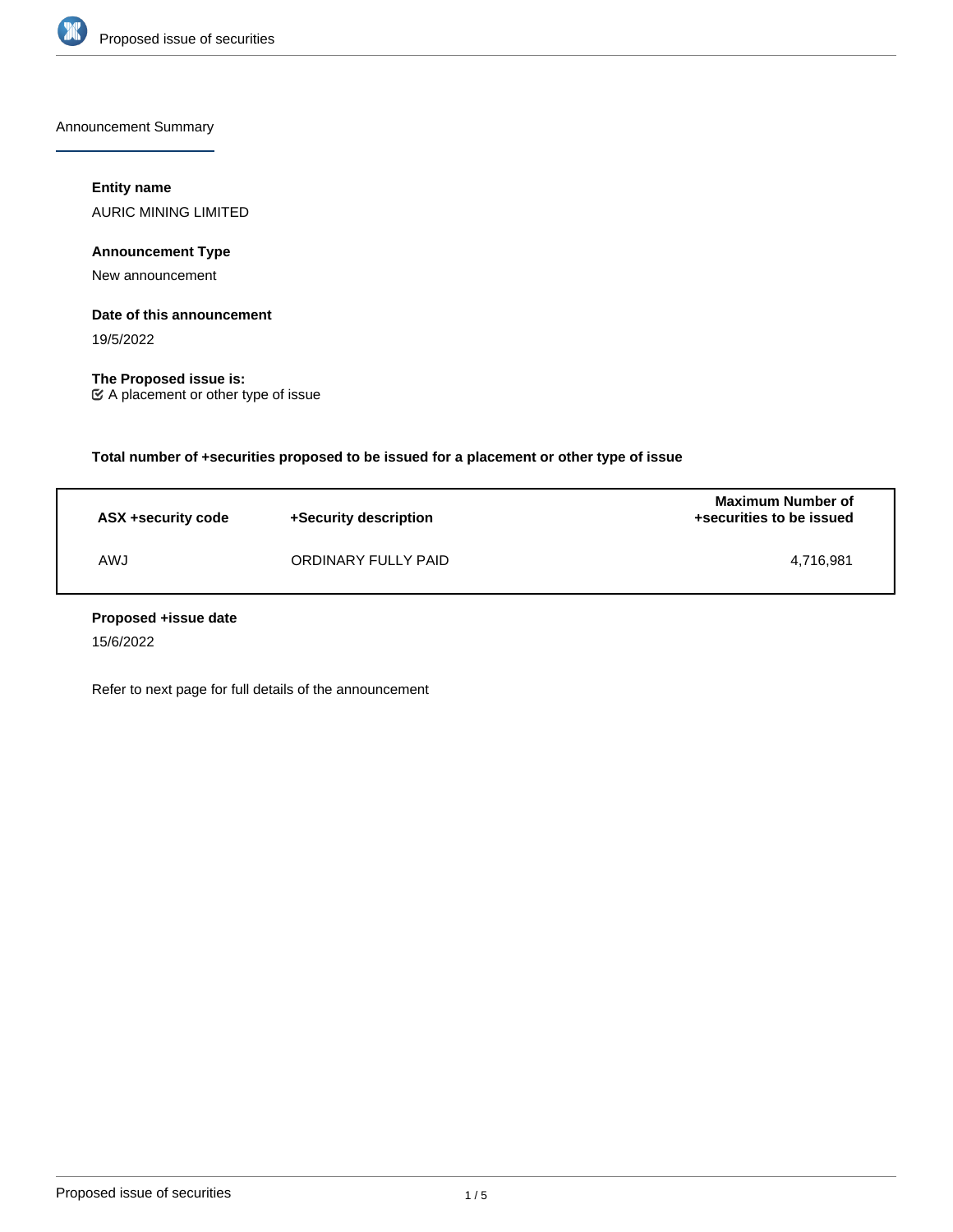

# Part 1 - Entity and announcement details

# **1.1 Name of +Entity**

# AURIC MINING LIMITED

We (the entity named above) give ASX the following information about a proposed issue of +securities and, if ASX agrees to +quote any of the +securities (including any rights) on a +deferred settlement basis, we agree to the matters set out in Appendix 3B of the ASX Listing Rules.

If the +securities are being offered under a +disclosure document or +PDS and are intended to be quoted on ASX, we also apply for quotation of all of the +securities that may be issued under the +disclosure document or +PDS on the terms set out in Appendix 2A of the ASX Listing Rules (on the understanding that once the final number of +securities issued under the +disclosure document or +PDS is known, in accordance with Listing Rule 3.10.3C, we will complete and lodge with ASX an Appendix 2A online form notifying ASX of their issue and applying for their quotation).

**1.2 Registered Number Type**

**Registration Number**

**ACN** 

635470843

**1.3 ASX issuer code**

AWJ

# **1.4 The announcement is**

New announcement

# **1.5 Date of this announcement**

19/5/2022

**1.6 The Proposed issue is:**

 $\mathfrak{C}$  A placement or other type of issue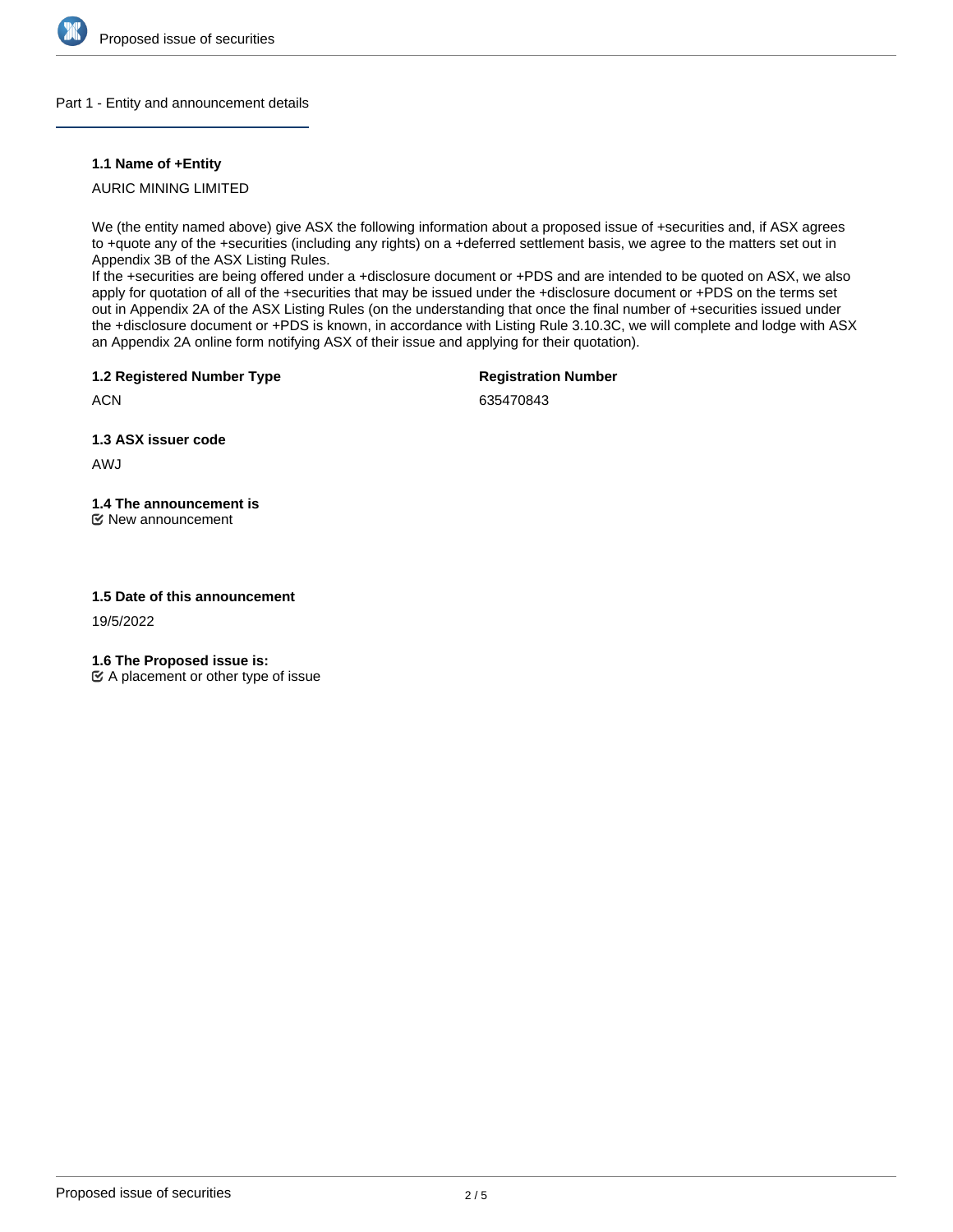

Part 7 - Details of proposed placement or other issue

Part 7A - Conditions

**7A.1 Do any external approvals need to be obtained or other conditions satisfied before the placement or other type of issue can proceed on an unconditional basis?** Yes

7A.1a Conditions

**Approval/Condition** +Security holder approval

27/5/2022

**Date for determination**

**Is the date estimated or actual?** Actual

**\*\* Approval received/condition met?**

#### **Comments**

See Addendum to the 2022 AGM Notice of Meeting lodged with the ASX on the same date as this announcement.

Part 7B - Issue details

**Is the proposed security a 'New class' (+securities in a class that is not yet quoted or recorded by ASX) or an 'Existing class' (additional securities in a class that is already quoted or recorded by ASX)?** Existing class

**Will the proposed issue of this +security include an offer of attaching +securities?** No

Details of +securities proposed to be issued

**ASX +security code and description**

AWJ : ORDINARY FULLY PAID

**Number of +securities proposed to be issued**

4,716,981

**Offer price details**

**Are the +securities proposed to be issued being issued for a cash consideration?** No

**Please describe the consideration being provided for the +securities**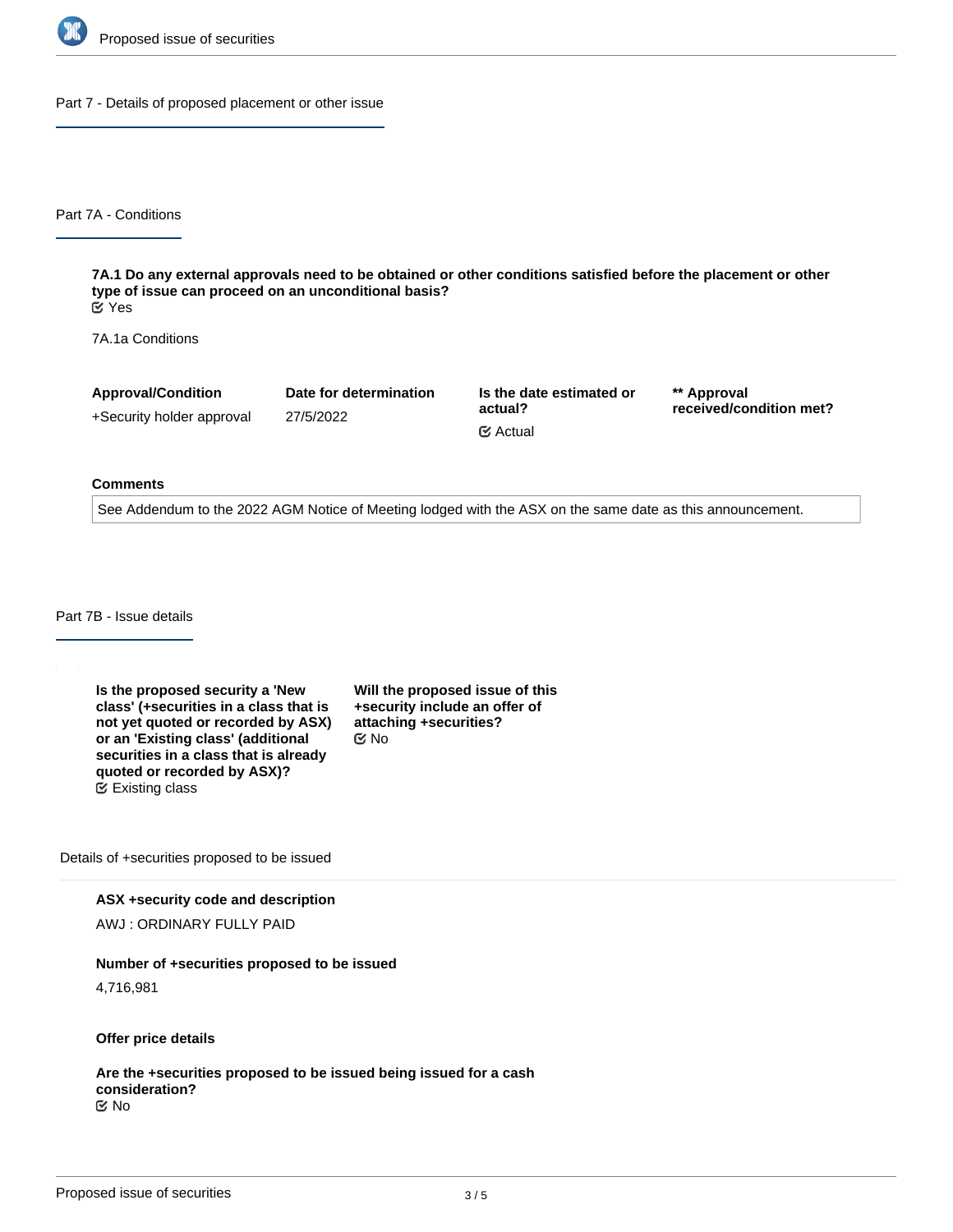

Proposed issue of securities

# **Please describe the consideration being provided for the +securities**

Further to the AWJ ASX Announcement on 19/05/2022, AWJ entered into an option agreement whereby the Vendors agreed to grant AWJ an option to acquire 100% of the issued capital of Mineral Business Development Pty Ltd. These securities are being issued as part consideration for the payment of the option fee under the option agreement. Further details of the agreement and option fee are set out with the Addendum to the Notice of Meeting for the 2022 AGM to be lodged with the ASX on the same date as this announcement.

# **Please provide an estimate of the AUD equivalent of the consideration being provided for the +securities**

0.084800

**Will these +securities rank equally in all respects from their issue date with the existing issued +securities in that class?** Yes

Part 7C - Timetable

**7C.1 Proposed +issue date** 15/6/2022

Part 7D - Listing Rule requirements

**7D.1 Has the entity obtained, or is it obtaining, +security holder approval for the entire issue under listing rule 7.1?** Yes

**7D.1a Date of meeting or proposed meeting to approve the issue under listing rule 7.1**

27/5/2022

**7D.2 Is a party referred to in listing rule 10.11 participating in the proposed issue?** No

**7D.3 Will any of the +securities to be issued be +restricted securities for the purposes of the listing rules?** No

**7D.4 Will any of the +securities to be issued be subject to +voluntary escrow?** No

Part 7E - Fees and expenses

**7E.1 Will there be a lead manager or broker to the proposed issue?** No